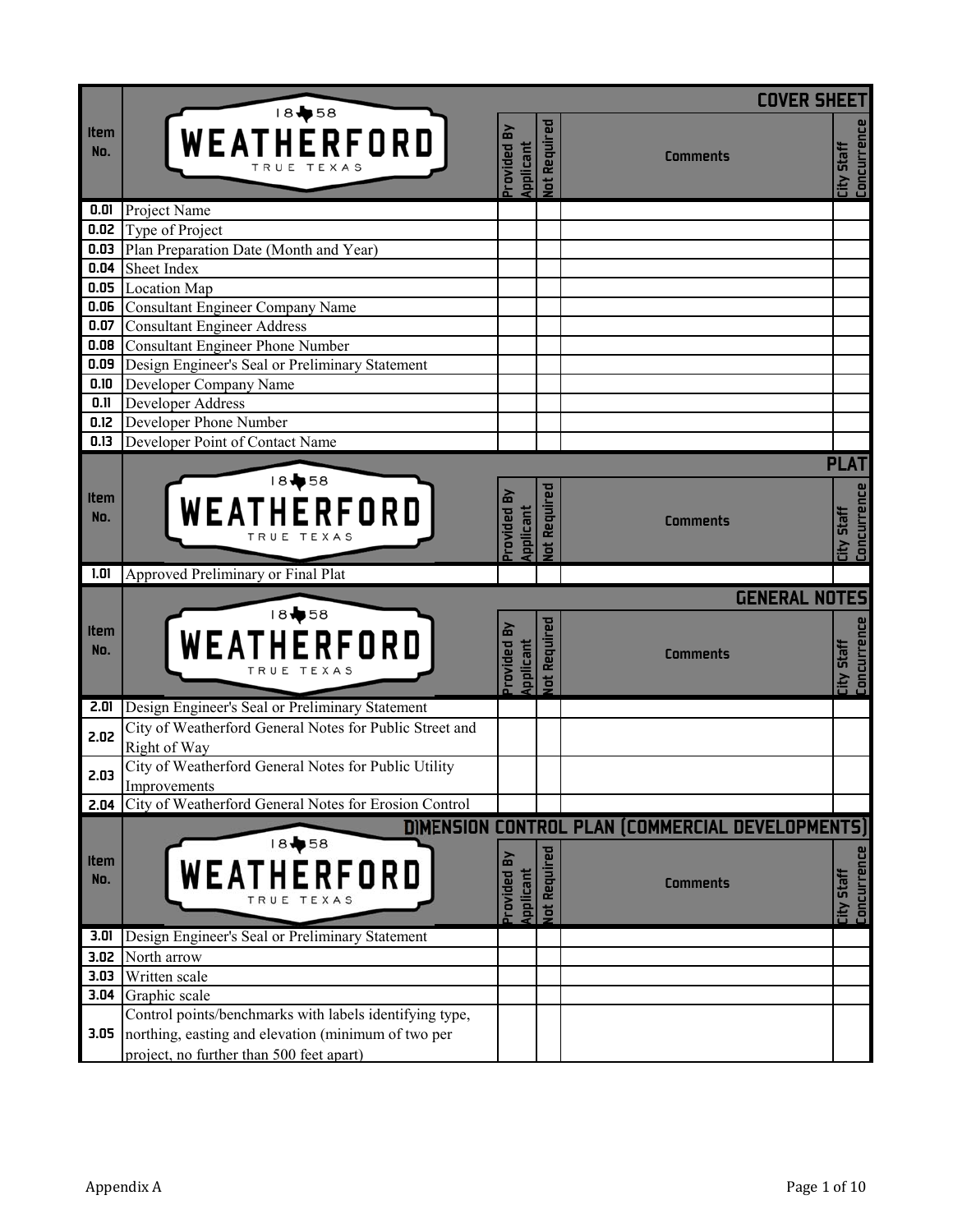|             | Location of existing improvements: Curb and gutter,          |                      |                |                            |                           |
|-------------|--------------------------------------------------------------|----------------------|----------------|----------------------------|---------------------------|
|             | pavement, sidewalks and driveways, storm sewers, inlets,     |                      |                |                            |                           |
| 3.06        | manholes, culverts, streetlight and traffic equipment,       |                      |                |                            |                           |
|             |                                                              |                      |                |                            |                           |
|             | fences, utility lines and structures, water meters, power    |                      |                |                            |                           |
|             | poles and guy wires, etc.                                    |                      |                |                            |                           |
| 3.07        | Existing and proposed property boundaries                    |                      |                |                            |                           |
| 3.08        | Existing and proposed lot and block numbers                  |                      |                |                            |                           |
| 3.09        | Existing and proposed easements                              |                      |                |                            |                           |
|             | Proposed improvements (i.e. building footprint, parking      |                      |                |                            |                           |
| 3.10        | stalls, drive aisles, curbs, sidewalks, drive approaches,    |                      |                |                            |                           |
|             | utilities, etc.) with dimensions indicated.                  |                      |                |                            |                           |
|             |                                                              |                      |                | <b>GRADING</b>             |                           |
|             | 18+58                                                        |                      |                |                            |                           |
| Item        | WEATHERFORD                                                  |                      | Required       |                            | Concurrence               |
| No.         |                                                              | rovided<br>pplicant  |                | <b>Comments</b>            | <b>City Staff</b>         |
|             |                                                              |                      | $\overline{t}$ |                            |                           |
|             |                                                              |                      |                |                            |                           |
| 4.01        | Design Engineer's Seal or Preliminary Statement              |                      |                |                            |                           |
| 4.02        | North arrow                                                  |                      |                |                            |                           |
| 4.03        | Written scale                                                |                      |                |                            |                           |
| 4.04        | Graphic scale                                                |                      |                |                            |                           |
|             | Control points/benchmarks with labels identifying type,      |                      |                |                            |                           |
| 4.05        | northing, easting and elevation (minimum of two per          |                      |                |                            |                           |
|             | project, no further than 500 feet apart)                     |                      |                |                            |                           |
|             | Location of existing improvements: Curb and gutter,          |                      |                |                            |                           |
|             | pavement, sidewalks and driveways, storm sewers, inlets,     |                      |                |                            |                           |
| 4.06        | manholes, culverts, streetlight and traffic equipment,       |                      |                |                            |                           |
|             | fences, utility lines and structures, water meters, power    |                      |                |                            |                           |
|             | poles and guy wires, etc.                                    |                      |                |                            |                           |
| 4.07        | Existing and proposed property boundaries                    |                      |                |                            |                           |
| 4.08        | Existing and proposed lot and block numbers                  |                      |                |                            |                           |
| 4.09        | Existing and proposed easements                              |                      |                |                            |                           |
| 4.10        | Existing contours as dashed, lighter weight lines            |                      |                |                            |                           |
| 4.11        | Proposed contours                                            |                      |                |                            |                           |
| 4.12        | Proposed finished pad elevations                             |                      |                |                            |                           |
| 4.13        | Existing and proposed strom drainage structures              |                      |                |                            |                           |
| 4.14        | Proposed elevations of storm drain inlets tops               |                      |                |                            |                           |
| 4.15        | Retaining walls with top of wall and bottom of wall          |                      |                |                            |                           |
|             | elevations                                                   |                      |                |                            |                           |
|             | Structural design prepared by a professional engineer        |                      |                |                            |                           |
|             | licensed in the State of Texas for retaining walls that will |                      |                |                            |                           |
| 4.16        | support a surcharge load and/or retaining walls greater than |                      |                |                            |                           |
|             | 4' in height, as measured from the bottom of the footer to   |                      |                |                            |                           |
|             | the top of the wall.                                         |                      |                |                            |                           |
| 4.17        | Limits of 100 year floodplain, wetlands and waters of the    |                      |                |                            |                           |
|             | U.S.                                                         |                      |                |                            |                           |
|             |                                                              |                      |                | <b>STREET IMPROVEMENTS</b> |                           |
|             | 18+58                                                        |                      |                |                            |                           |
| <b>Item</b> | WEATHERFORD                                                  |                      |                |                            |                           |
| No.         |                                                              |                      |                | <b>Comments</b>            |                           |
|             |                                                              | rovided<br>Applicant | ot Required    |                            | City Staff<br>Concurrence |
|             |                                                              |                      |                |                            |                           |
| 5.01        | <b>PLAN</b>                                                  |                      |                |                            |                           |
| 5.02        | Design Engineer's Seal or Preliminary Statement              |                      |                |                            |                           |
| 5.03        | North arrow                                                  |                      |                |                            |                           |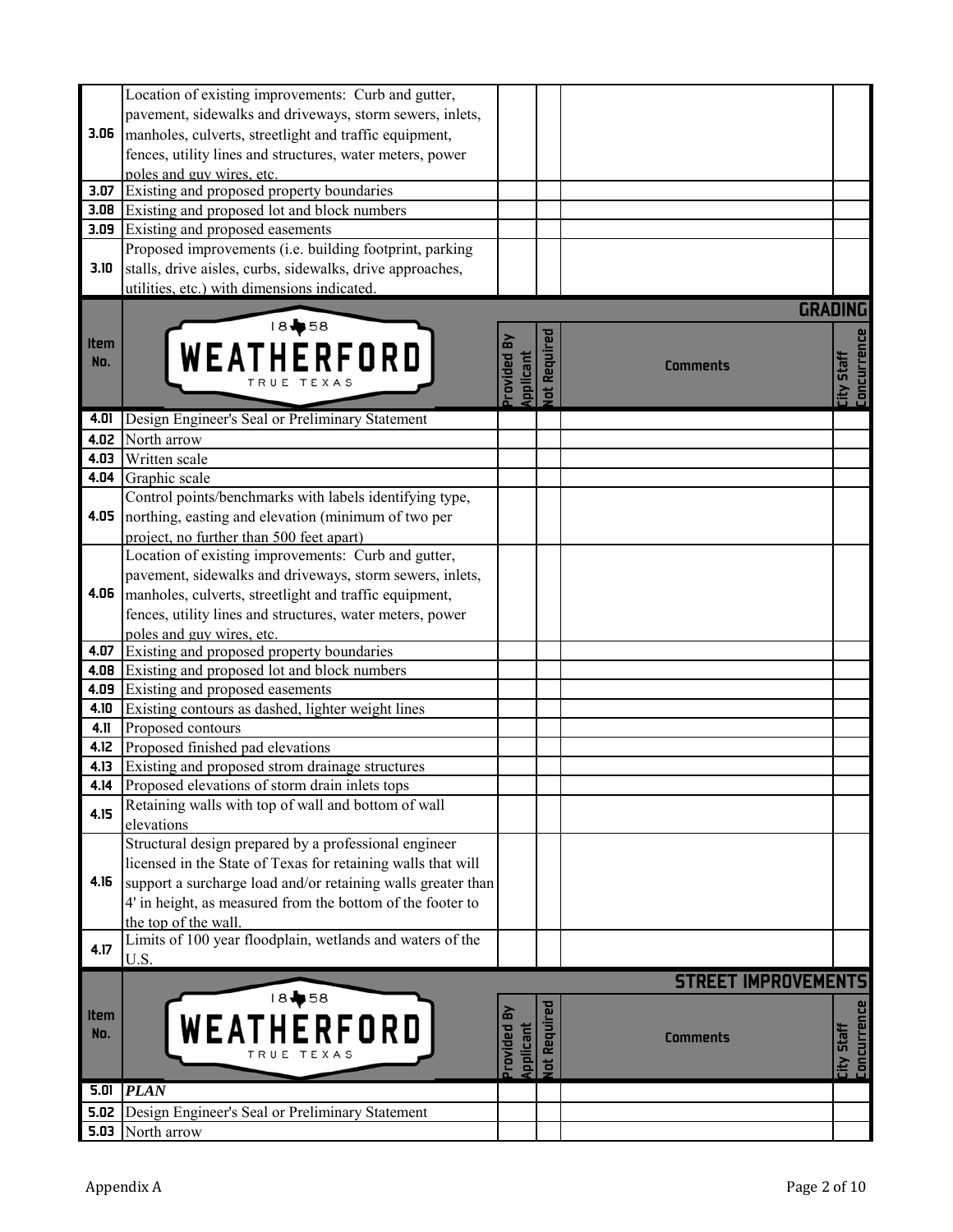|      | 5.04 Written scale                                                       |  |  |
|------|--------------------------------------------------------------------------|--|--|
| 5.05 | Graphic scale                                                            |  |  |
|      | Control points/benchmarks with labels identifying type,                  |  |  |
| 5.06 | northing, easting and elevation (minimum of two per                      |  |  |
|      | project, no further than 500 feet apart)                                 |  |  |
| 5.07 | Existing and proposed property boundaries                                |  |  |
|      | <b>5.08</b> Existing and proposed lot and block numbers                  |  |  |
|      | <b>5.09</b> Existing and proposed easements                              |  |  |
|      | Location of existing improvements: Curb and gutter,                      |  |  |
|      | pavement, sidewalks and driveways, storm sewers, inlets,                 |  |  |
| 5.10 | manholes, culverts, streetlight and traffic equipment,                   |  |  |
|      | fences, utility lines and structures, water meters, power                |  |  |
|      | poles and guy wires, etc.                                                |  |  |
| 5.11 | Labels identifying street names                                          |  |  |
| 5.12 | Proposed right of way limits with labels identifying the                 |  |  |
|      | width                                                                    |  |  |
| 5.13 | Proposed sidewalk paving limits with labels identifying the              |  |  |
|      | width                                                                    |  |  |
| 5.14 | Proposed street paving limits with labels identifying the                |  |  |
|      | width                                                                    |  |  |
| 5.15 | Street centerline with station labels (negative stations shall           |  |  |
|      | be avoided) at 100-foot intervals                                        |  |  |
| 5.16 | Labels identifying the angle of street centerline                        |  |  |
|      | intersections                                                            |  |  |
|      | Centerline labels identifying station, northing and easting              |  |  |
|      | of beginning, end, points of curvature (PC), points of                   |  |  |
|      | tangency (PT), points of reverse curvature (PRC), points of              |  |  |
| 5.17 | compound curvature (PCC), points of intersection (PI),                   |  |  |
|      | bearings and distances of straight segments, and length of               |  |  |
|      | radii, arch length, chord bearings and chord distances of                |  |  |
|      | curved segments                                                          |  |  |
|      | Labels identifying centerline station, offset from centerline,           |  |  |
|      | elevation, northing and easting of points of curvature (PC),             |  |  |
| 5.18 | points of reverse curvature (PRC), points of intersection                |  |  |
|      | (PI) and lengths of radii for locations of the back of curb or           |  |  |
| 5.19 | edge of pavement<br>Station equations at street centerline intersections |  |  |
|      | Labels identifying the station, offset and top of curb                   |  |  |
| 5.20 | elevations of curb inlets                                                |  |  |
| 5.21 | Valley gutters with flow direction identified                            |  |  |
|      | Arrows indentifying direction of flow at street intersections            |  |  |
| 5.22 |                                                                          |  |  |
| 5.23 | Handicap ramps                                                           |  |  |
|      | <b>5.24</b> Existing and proposed storm drainage structures              |  |  |
|      | <b>5.25</b> Barricades at dead end streets                               |  |  |
|      | 5.26 $PROFILE$                                                           |  |  |
|      | Written scale (horizontal and vertical, horizontal scale shall           |  |  |
| 5.27 | be consistent with plan)                                                 |  |  |
|      | <b>5.28</b> Existing and proposed utilities                              |  |  |
|      | <b>5.29</b> Station labels (negative stations shall be avoided)          |  |  |
|      | Profile identifying the elevation of top of curb (if curbs are           |  |  |
| 5.30 | not required, profile shall identify elevation of edge of                |  |  |
|      | pavement)                                                                |  |  |
|      | Profiles of exsiting conditions at street centerline and the             |  |  |
| 5.31 | right and left right of way lines with approriate labels                 |  |  |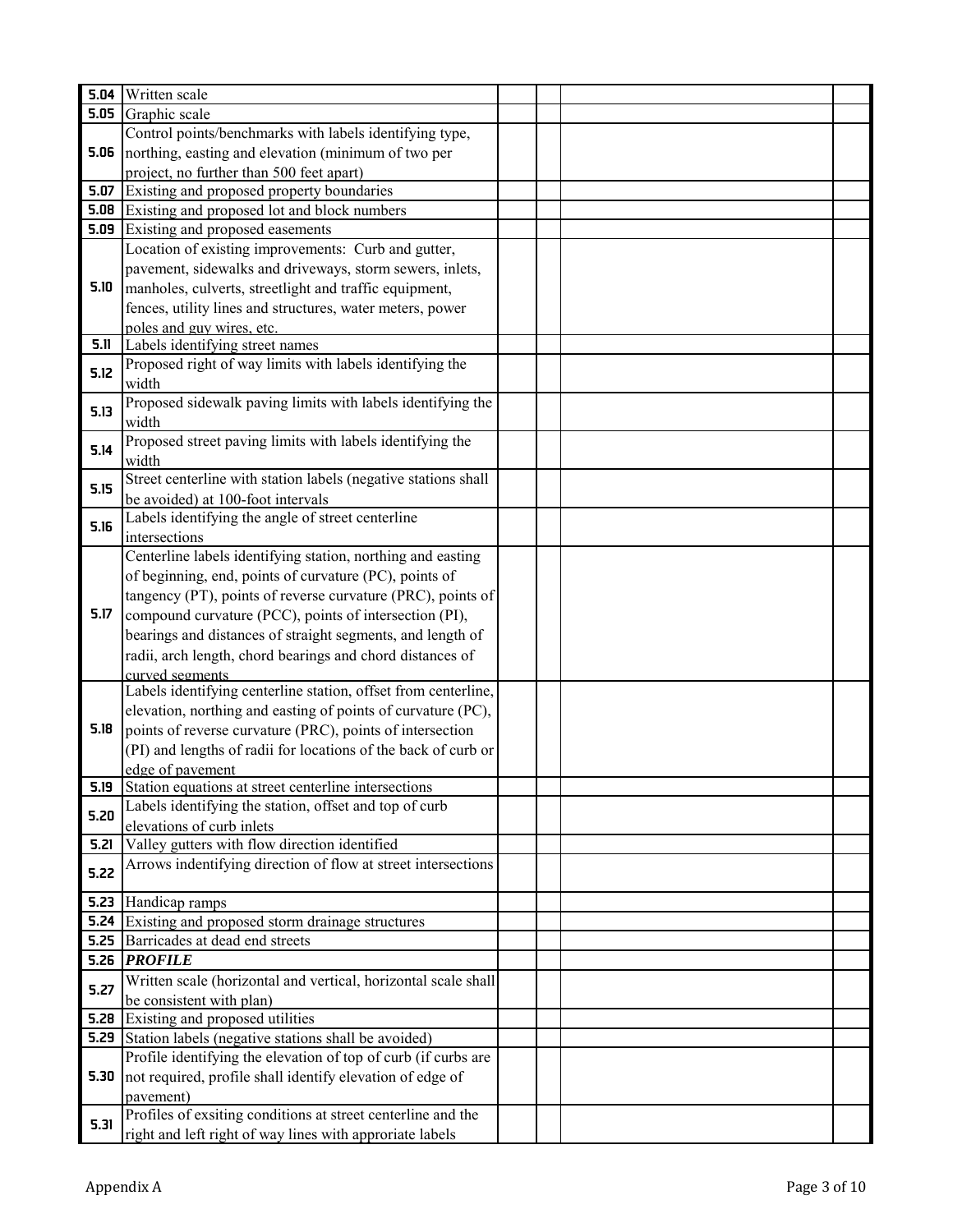|             | <b>5.32</b> Profile labels identifying slopes of all steet grades |                      |                |                                           |                    |
|-------------|-------------------------------------------------------------------|----------------------|----------------|-------------------------------------------|--------------------|
|             | Profile labels identifying station and elevation of points of     |                      |                |                                           |                    |
|             | vertical curvature (PVC), points of vertical tangency             |                      |                |                                           |                    |
| 5.33        | (PVT), points of reverse vertical curvature (PRVC), points        |                      |                |                                           |                    |
|             | of compound vertical curvature (PCVC), and points of              |                      |                |                                           |                    |
|             | vertical intersection (PVI)                                       |                      |                |                                           |                    |
|             | Profile labels identifying vertical curve information             |                      |                |                                           |                    |
| 5.34        | including PVI station and elevation, low or high point            |                      |                |                                           |                    |
|             | station and elevation, curve lengths and K values                 |                      |                |                                           |                    |
| 5.35        | Profile labels identifying station and elevation of the PI and    |                      |                |                                           |                    |
|             | PC of right and left curb returns                                 |                      |                |                                           |                    |
|             | Labels indentifying top of curb elevations at intervals of        |                      |                |                                           |                    |
| 5.36        | fifty feet                                                        |                      |                |                                           |                    |
|             |                                                                   |                      |                | PAVING PLAN (FOR COMMERCIAL DEVELOPMENTS) |                    |
|             | 18+58                                                             |                      |                |                                           |                    |
| <b>Item</b> |                                                                   | ᄝ                    | Required       |                                           | <b>Concurrence</b> |
| No.         | WEATHERFORD                                                       |                      |                | <b>Comments</b>                           |                    |
|             | TRUE TEXAS                                                        | rovided<br>Applicant |                |                                           | <b>City Staff</b>  |
|             |                                                                   |                      | $\overline{a}$ |                                           |                    |
| 6.01        | Design Engineer's Seal or Preliminary Statement                   |                      |                |                                           |                    |
| 6.02        | North arrow                                                       |                      |                |                                           |                    |
| 6.03        | Written scale                                                     |                      |                |                                           |                    |
| 6.04        | Graphic scale                                                     |                      |                |                                           |                    |
|             | Control points/benchmarks with labels identifying type,           |                      |                |                                           |                    |
| 6.05        | northing, easting and elevation (minimum of two per               |                      |                |                                           |                    |
|             | project, no further than 500 feet apart)                          |                      |                |                                           |                    |
| 6.06        | Existing and proposed property boundaries                         |                      |                |                                           |                    |
|             | Location of existing improvements: Curb and gutter,               |                      |                |                                           |                    |
|             | pavement, sidewalks and driveways, storm sewers, inlets,          |                      |                |                                           |                    |
| 6.07        | manholes, culverts, streetlight and traffic equipment,            |                      |                |                                           |                    |
|             | fences, utility lines and structures, water meters, power         |                      |                |                                           |                    |
|             | poles and guy wires, etc.                                         |                      |                |                                           |                    |
|             | Proposed pavement limits for parking areas, drive aisles,         |                      |                |                                           |                    |
| 6.08        | drive approaches, sidewalks with pavement materials               |                      |                |                                           |                    |
|             | inidcated                                                         |                      |                |                                           |                    |
|             | Proposed methods of controling traffic (i.e. curbs, wheel         |                      |                |                                           |                    |
| 6.09        | stops, etc.)                                                      |                      |                |                                           |                    |
|             |                                                                   |                      |                | <b>EXISTING DRAINAGE AREA MAP</b>         |                    |
|             | 18 \$58                                                           |                      |                |                                           |                    |
| <b>Item</b> |                                                                   |                      | ot Required    |                                           | <b>Concurrence</b> |
| No.         | WEATHERFORD                                                       |                      |                | <b>Comments</b>                           |                    |
|             |                                                                   | rovided<br>pplicant  |                |                                           | <b>City Staff</b>  |
|             |                                                                   |                      |                |                                           |                    |
| 7.01        | Design Engineer's Seal or Preliminary Statement                   |                      |                |                                           |                    |
| 7.02        | North arrow                                                       |                      |                |                                           |                    |
| 7.03        | Written scale                                                     |                      |                |                                           |                    |
| 7.04        | Graphic scale                                                     |                      |                |                                           |                    |
|             | Control points/benchmarks with labels identifying type,           |                      |                |                                           |                    |
| 7.05        | northing, easting and elevation (minimum of two per               |                      |                |                                           |                    |
|             | project, no further than 500 feet apart)                          |                      |                |                                           |                    |
| 7.06        | Existing property boundaries                                      |                      |                |                                           |                    |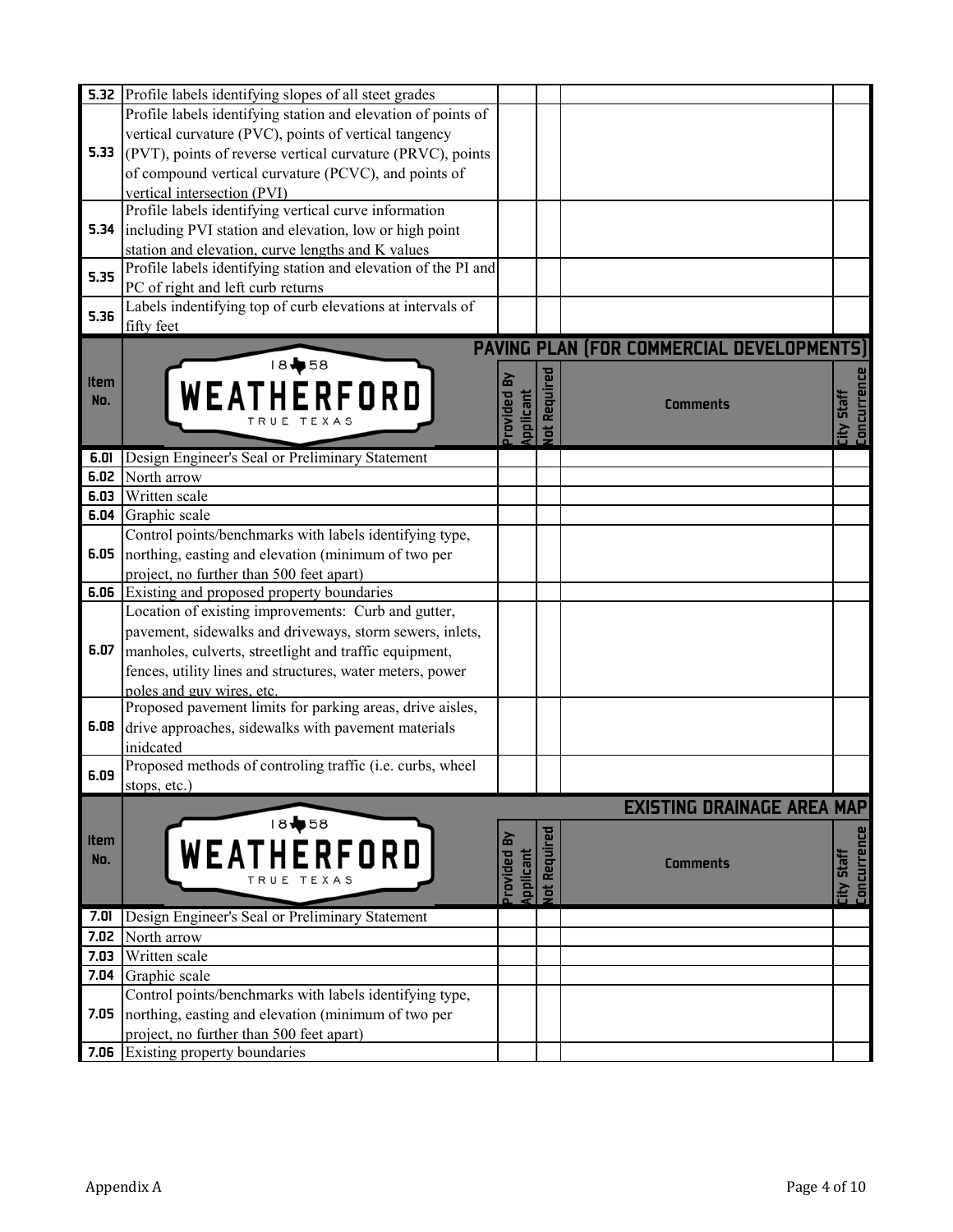|             | Location of existing improvements: Curb and gutter,        |                      |                     |                                   |                                         |
|-------------|------------------------------------------------------------|----------------------|---------------------|-----------------------------------|-----------------------------------------|
|             | pavement, sidewalks and driveways, storm sewers, inlets,   |                      |                     |                                   |                                         |
| 7.07        | manholes, culverts, streetlight and traffic equipment,     |                      |                     |                                   |                                         |
|             | fences, utility lines and structures, water meters, power  |                      |                     |                                   |                                         |
|             | poles and guy wires, etc.                                  |                      |                     |                                   |                                         |
| 7.08        | Existing contours as dashed, lighter weight lines          |                      |                     |                                   |                                         |
| 7.09        | Labels identifying street names                            |                      |                     |                                   |                                         |
| 7.10        | Existing drainage areas                                    |                      |                     |                                   |                                         |
| 7.11        | Labels identifying name and area (acres) of drainage areas |                      |                     |                                   |                                         |
|             |                                                            |                      |                     |                                   |                                         |
| 7.12        | Existing hydrologic calculations for each drainage area    |                      |                     |                                   |                                         |
|             |                                                            |                      |                     | <b>PROPOSED DRAINAGE AREA MAP</b> |                                         |
|             | 18→58                                                      |                      |                     |                                   |                                         |
| Item        |                                                            |                      |                     |                                   |                                         |
| No.         | WEATHERFORD                                                | pplicant<br>rovided  | ot Required         | <b>Comments</b>                   | <b>Concurrence</b><br><b>City Staff</b> |
|             | TRUE                                                       |                      |                     |                                   |                                         |
|             |                                                            |                      |                     |                                   |                                         |
| 8.01        | Design Engineer's Seal or Preliminary Statement            |                      |                     |                                   |                                         |
| 8.02        | North arrow                                                |                      |                     |                                   |                                         |
| 8.03        | Written scale                                              |                      |                     |                                   |                                         |
| 8.04        | Graphic scale                                              |                      |                     |                                   |                                         |
|             | Control points/benchmarks with labels identifying type,    |                      |                     |                                   |                                         |
| 8.05        | northing, easting and elevation (minimum of two per        |                      |                     |                                   |                                         |
|             | project, no further than 500 feet apart)                   |                      |                     |                                   |                                         |
| 8.06        | Existing and proposed property boundaries                  |                      |                     |                                   |                                         |
| 8.07        | Existing and proposed lot and block numbers                |                      |                     |                                   |                                         |
|             |                                                            |                      |                     |                                   |                                         |
|             | Location of existing improvements: Curb and gutter,        |                      |                     |                                   |                                         |
|             | pavement, sidewalks and driveways, storm sewers, inlets,   |                      |                     |                                   |                                         |
| 8.08        | manholes, culverts, streetlight and traffic equipment,     |                      |                     |                                   |                                         |
|             | fences, utility lines and structures, water meters, power  |                      |                     |                                   |                                         |
|             | poles and guy wires, etc.                                  |                      |                     |                                   |                                         |
| 8.09        | Existing contours as dashed, lighter weight lines          |                      |                     |                                   |                                         |
| 8.10        | Proposed contours                                          |                      |                     |                                   |                                         |
| 8.11        | Proposed streets                                           |                      |                     |                                   |                                         |
| 8.12        | Labels identifying street names                            |                      |                     |                                   |                                         |
| 8.13        | Proposed drainage areas                                    |                      |                     |                                   |                                         |
| 8.14        | Labels identifying name and area (acres) of drainage areas |                      |                     |                                   |                                         |
|             |                                                            |                      |                     |                                   |                                         |
| 8.15        | Proposed hydrologic calculations for each drainage area    |                      |                     |                                   |                                         |
|             |                                                            |                      |                     |                                   |                                         |
| 8.16        | Proposed drainage structures                               |                      |                     |                                   |                                         |
|             |                                                            |                      |                     | <b>DRAINAGE IMPROVEMENTS</b>      |                                         |
|             | 18+58                                                      |                      |                     |                                   |                                         |
| <b>Item</b> | WEATHERFORD                                                | ó                    |                     |                                   |                                         |
| No.         |                                                            |                      |                     | <b>Comments</b>                   |                                         |
|             |                                                            | rovided<br>Applicant | <b>Jot Required</b> |                                   | City Staff<br>Concurrence               |
|             |                                                            |                      |                     |                                   |                                         |
| 9.01        | <b>PLAN</b>                                                |                      |                     |                                   |                                         |
| 9.02        | Design Engineer's Seal or Preliminary Statement            |                      |                     |                                   |                                         |
| 9.03        | North arrow                                                |                      |                     |                                   |                                         |
| 9.04        | Written scale                                              |                      |                     |                                   |                                         |
| 9.05        | Graphic scale                                              |                      |                     |                                   |                                         |
|             | Control points/benchmarks with labels identifying type,    |                      |                     |                                   |                                         |
| 9.06        | northing, easting and elevation (minimum of two per        |                      |                     |                                   |                                         |
|             | project, no further than 500 feet apart)                   |                      |                     |                                   |                                         |
|             |                                                            |                      |                     |                                   |                                         |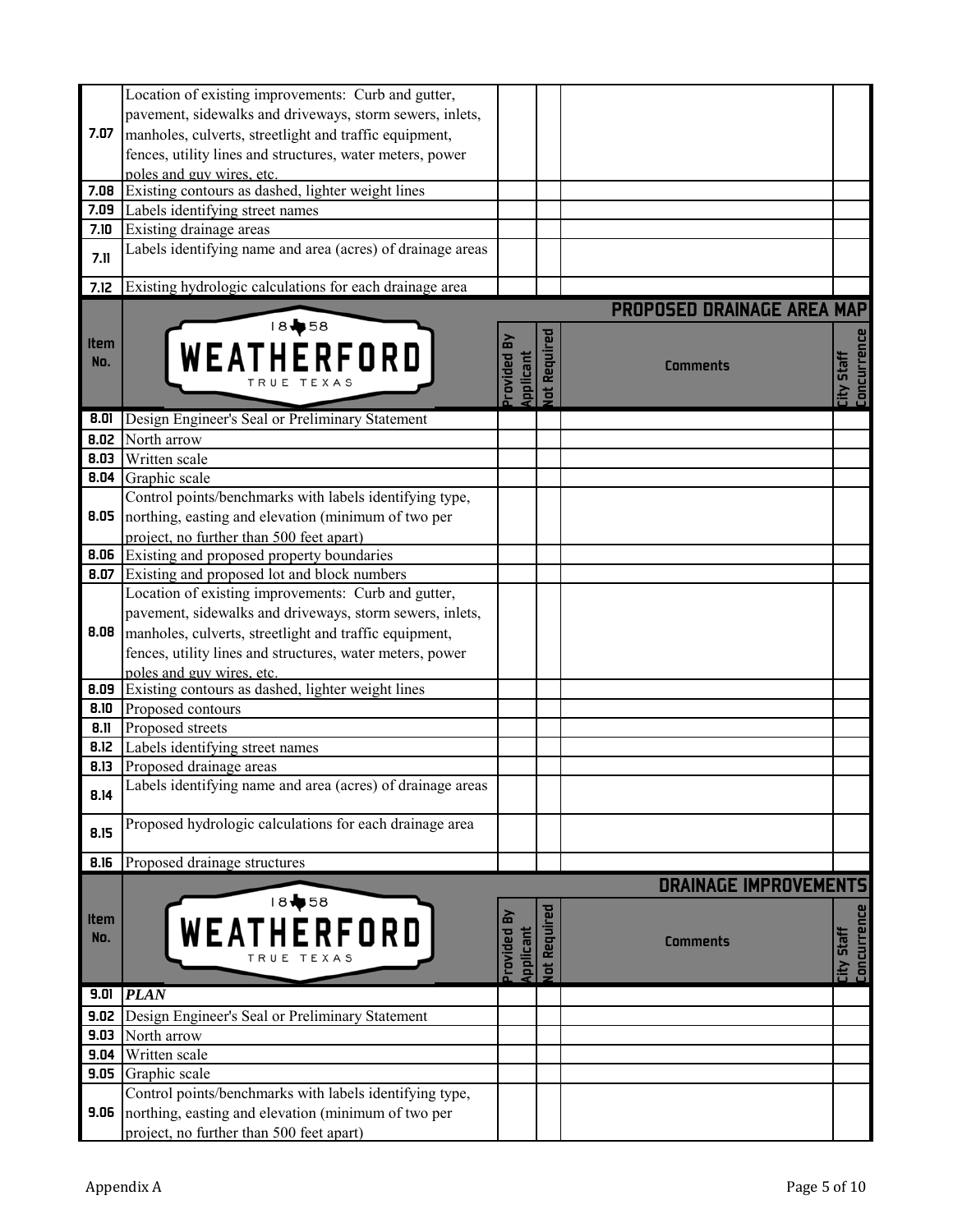| 9.07 | Existing and proposed property boundaries                                                                                  |  |  |
|------|----------------------------------------------------------------------------------------------------------------------------|--|--|
|      | <b>9.08</b> Existing and proposed lot and block numbers                                                                    |  |  |
| 9.09 | Existing and proposed easements                                                                                            |  |  |
|      | Location of existing improvements: Curb and gutter,                                                                        |  |  |
| 9.10 | pavement, sidewalks and driveways, storm sewers, inlets,                                                                   |  |  |
|      | manholes, culverts, streetlight and traffic equipment,                                                                     |  |  |
|      | fences, utility lines and structures, water meters, power                                                                  |  |  |
|      | poles and guy wires, etc.                                                                                                  |  |  |
|      | Location of proposed improvements: Curb and gutter,                                                                        |  |  |
| 9.11 | pavement, sidewalks and driveways, storm sewers, inlets,                                                                   |  |  |
|      | manholes, culverts, streetlight and traffic equipment,                                                                     |  |  |
|      | fences, utility lines and structures, water meters, power                                                                  |  |  |
| 9.12 | poles and guy wires, etc.<br>Labels identifying street names                                                               |  |  |
|      | Labels differentiating storm drains (Storm Drain A, Storm                                                                  |  |  |
| 9.13 |                                                                                                                            |  |  |
|      | Drain B, etc.)<br>Centerline of storm drains with station labels (negative                                                 |  |  |
| 9.14 |                                                                                                                            |  |  |
|      | stations shall be avoided) at 100-foot intervals<br>Centerline labels identifying station, northing and easting            |  |  |
|      |                                                                                                                            |  |  |
|      | of beginning, end, points of curvature (PC), points of                                                                     |  |  |
|      | tangency (PT), points of reverse curvature (PRC), points of                                                                |  |  |
| 9.15 | compound curvature (PCC), points of intersection (PI),                                                                     |  |  |
|      | bearings and distances of straight segments, and length of                                                                 |  |  |
|      | radii, arch length, chord bearings and chord distances of                                                                  |  |  |
|      | curved segments                                                                                                            |  |  |
| 9.16 | Labels identifying centerline station, offset from centerline,                                                             |  |  |
| 9.17 | type, northing and easting of structures                                                                                   |  |  |
| 9.18 | Labels indentifying pipe size and material<br>Station equations at centerline intersections                                |  |  |
| 9.19 | <b>PROFILE</b>                                                                                                             |  |  |
|      |                                                                                                                            |  |  |
| 9.20 | Written scale (horizontal and vertical, horizontal scale shall                                                             |  |  |
|      | be consistent with plan)                                                                                                   |  |  |
| 9.21 | Existing and proposed utilities                                                                                            |  |  |
|      | <b>9.22</b> Station labels (negative stations shall be avoided)                                                            |  |  |
|      | <b>9.23</b> Profile of the storm drain pipe and structures<br><b>9.24</b> Profiles of ground at the storm drain centerline |  |  |
|      |                                                                                                                            |  |  |
|      | Profile labels identifying station and elevation of points of                                                              |  |  |
| 9.25 | vertical curvature (PVC), points of vertical tangency                                                                      |  |  |
|      | (PVT), points of reverse vertical curvature (PRVC), points                                                                 |  |  |
|      | of compound vertical curvature (PCVC), and points of                                                                       |  |  |
| 9.26 | vertical intersection (PVI)                                                                                                |  |  |
|      | Profile labels identifying pipe size and material<br>Profile labels identifying design flow (cfs), velocity (f/s),         |  |  |
| 9.27 | and flow capacity (cfs)                                                                                                    |  |  |
|      | Profile labels identifying the vertical distances between the                                                              |  |  |
| 9.28 | proposed pipes and existing utilities.                                                                                     |  |  |
| 9.29 | Limits and labels for encasement material, as necessary                                                                    |  |  |
| 9.30 | Design hydraulic grade line                                                                                                |  |  |
|      | Labels identifying flow line elevations at intervals of fifty                                                              |  |  |
| 9.31 | feet                                                                                                                       |  |  |
|      |                                                                                                                            |  |  |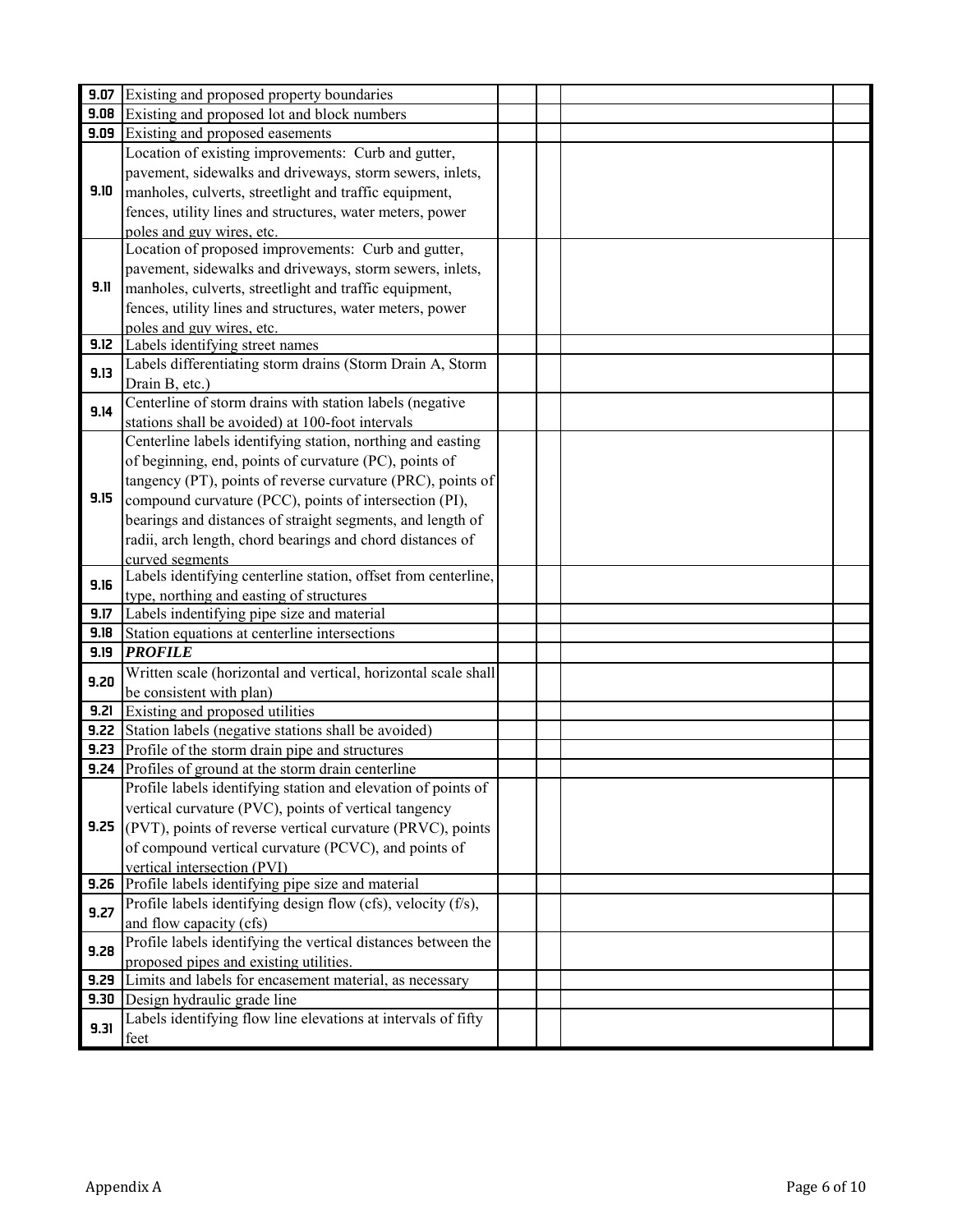|                    |                                                                                                                                                                 |                                  |                            | <b>DRAINAGE CALCULATIONS</b>                             |                                     |
|--------------------|-----------------------------------------------------------------------------------------------------------------------------------------------------------------|----------------------------------|----------------------------|----------------------------------------------------------|-------------------------------------|
| <b>Item</b><br>No. | 18+58<br>WEATHERFORD<br>TRUE TEXAS                                                                                                                              | óo<br>rovided<br><b>uplicant</b> | lot Required               | <b>Comments</b>                                          | Concurrence<br><b>City Staff</b>    |
| 10.01              | Design Engineer's Seal or Preliminary Statement                                                                                                                 |                                  |                            |                                                          |                                     |
|                    | 10.02 Street capacity calculations                                                                                                                              |                                  |                            |                                                          |                                     |
| 10.03              | Inlet capacity calculations for appropriate design storm                                                                                                        |                                  |                            |                                                          |                                     |
|                    | events                                                                                                                                                          |                                  |                            |                                                          |                                     |
|                    | Calculations for each storm drain section that include flow<br>10.04 rate, velocity, friction slope, hydraulic grade line<br>elevations, minor headlosses, etc. |                                  |                            |                                                          |                                     |
| <b>Item</b><br>No. | 18+58<br>WEATHERFORD                                                                                                                                            | rovided<br>pplicant              | Required<br>$\overline{t}$ | <b>STORM WATER STORAGE FACILITIES</b><br><b>Comments</b> | <b>Concurrence</b><br>City Staff    |
| 11.01              | Design Engineer's Seal or Preliminary Statement                                                                                                                 |                                  |                            |                                                          |                                     |
| 11.02              | Calculations determining the required storage                                                                                                                   |                                  |                            |                                                          |                                     |
| 11.03              | Stage-storage curve                                                                                                                                             |                                  |                            |                                                          |                                     |
| 11.04              | Outlet flow calculations                                                                                                                                        |                                  |                            |                                                          |                                     |
| 11.05              | Outlet and outfall detail                                                                                                                                       |                                  |                            |                                                          |                                     |
| 11.06              | Emergencey spillway design                                                                                                                                      |                                  |                            |                                                          |                                     |
| 11.07              | Plan showing grading of detention pond                                                                                                                          |                                  |                            |                                                          |                                     |
| 11.08              | Documentation of water surface elevations                                                                                                                       |                                  |                            | <b>WATER IMPROVEMENTS</b>                                |                                     |
| <b>Item</b><br>No. | 18+58<br>WEATHERFORD                                                                                                                                            | ovided By<br>pplicant            | Required<br>日              | <b>Comments</b>                                          | Concurrence<br><b>Staff</b><br>City |
| 12                 | <b>PLAN</b>                                                                                                                                                     |                                  |                            |                                                          |                                     |
| 12.02              | Design Engineer's Seal or Preliminary Statement                                                                                                                 |                                  |                            |                                                          |                                     |
|                    | 12.03 North arrow                                                                                                                                               |                                  |                            |                                                          |                                     |
|                    | 12.04 Written scale                                                                                                                                             |                                  |                            |                                                          |                                     |
|                    | 12.05 Graphic scale                                                                                                                                             |                                  |                            |                                                          |                                     |
|                    | Control points/benchmarks with labels identifying type,                                                                                                         |                                  |                            |                                                          |                                     |
| 12.06              | northing, easting and elevation (minimum of two per                                                                                                             |                                  |                            |                                                          |                                     |
|                    | project, no further than 500 feet apart)<br>12.07 Existing and proposed property boundaries                                                                     |                                  |                            |                                                          |                                     |
|                    | 12.08 Existing and proposed lot and block numbers                                                                                                               |                                  |                            |                                                          |                                     |
|                    | 12.09 Existing and proposed easements                                                                                                                           |                                  |                            |                                                          |                                     |
|                    | Location of existing improvements: Curb and gutter,                                                                                                             |                                  |                            |                                                          |                                     |
|                    | pavement, sidewalks and driveways, storm sewers, inlets,                                                                                                        |                                  |                            |                                                          |                                     |
| 12.10              | manholes, culverts, streetlight and traffic equipment,                                                                                                          |                                  |                            |                                                          |                                     |
|                    | fences, utility lines and structures, water meters, power                                                                                                       |                                  |                            |                                                          |                                     |
|                    | poles and guy wires, etc.                                                                                                                                       |                                  |                            |                                                          |                                     |
|                    | Location of proposed improvements: Curb and gutter,                                                                                                             |                                  |                            |                                                          |                                     |
|                    | pavement, sidewalks and driveways, storm sewers, inlets,                                                                                                        |                                  |                            |                                                          |                                     |
| 12.11              | manholes, culverts, streetlight and traffic equipment,                                                                                                          |                                  |                            |                                                          |                                     |
|                    | fences, utility lines and structures, water meters, power                                                                                                       |                                  |                            |                                                          |                                     |
|                    | poles and guy wires, etc.                                                                                                                                       |                                  |                            |                                                          |                                     |
| 12.12              | Labels identifying street names                                                                                                                                 |                                  |                            |                                                          |                                     |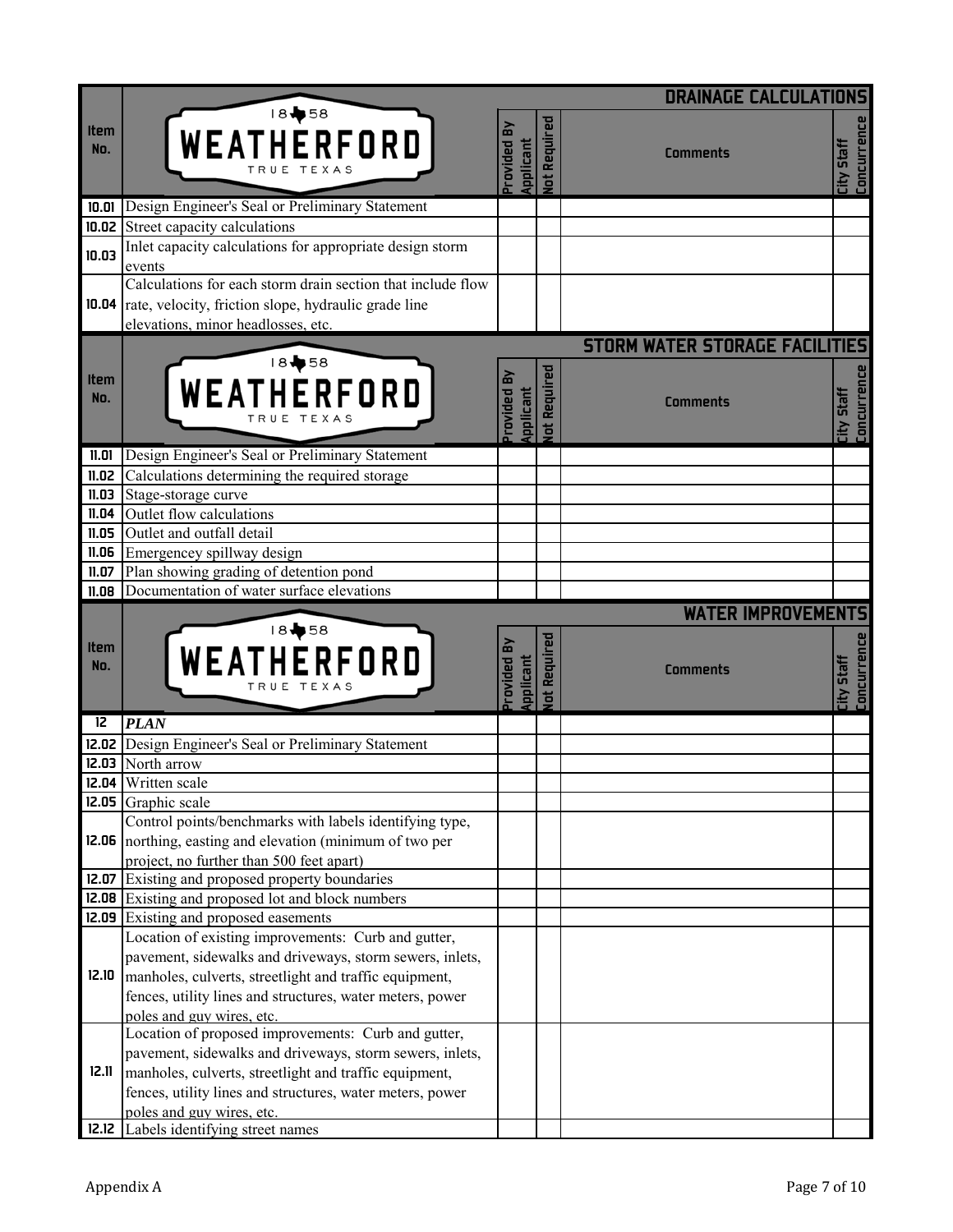| 12.13       | Labels differentiating water lines (Water Line A, Water          |                        |              |                                |                    |
|-------------|------------------------------------------------------------------|------------------------|--------------|--------------------------------|--------------------|
|             | Line B, etc.)                                                    |                        |              |                                |                    |
| 12.14       | Water pipe centerline with station labels (negative stations     |                        |              |                                |                    |
|             | shall be avoided) at 100-foot intervals                          |                        |              |                                |                    |
|             | Centerline labels identifying station, northing and easting      |                        |              |                                |                    |
|             | of beginning, end, points of curvature (PC), points of           |                        |              |                                |                    |
|             | tangency (PT), points of reverse curvature (PRC), points of      |                        |              |                                |                    |
| 12.15       | compound curvature (PCC), points of intersection (PI),           |                        |              |                                |                    |
|             | bearings and distances of straight segments, and length of       |                        |              |                                |                    |
|             | radii, arch length, chord bearings and chord distances of        |                        |              |                                |                    |
|             | curved segments                                                  |                        |              |                                |                    |
|             | Labels identifying centerline station, offset from centerline,   |                        |              |                                |                    |
| 12.16       | type, northing and easting of structures and appurtenances       |                        |              |                                |                    |
|             |                                                                  |                        |              |                                |                    |
| 12.17       | Station equations at centerline intersections                    |                        |              |                                |                    |
|             | $12.18$ PROFILE (12" and larger)                                 |                        |              |                                |                    |
|             | Written scale (horizontal and vertical, horizontal scale shall   |                        |              |                                |                    |
| 12.19       | be consistent with plan)                                         |                        |              |                                |                    |
|             | 12.20 Existing and proposed utilities including storm drains     |                        |              |                                |                    |
|             | <b>12.21</b> Station labels (negative stations shall be avoided) |                        |              |                                |                    |
|             | <b>12.22</b> Profile of the water pipe and appertanances         |                        |              |                                |                    |
|             | Existing and proposed profile of ground at the water pipe        |                        |              |                                |                    |
| 12.23       | centerline                                                       |                        |              |                                |                    |
|             | Profile labels identifying station and elevation of points of    |                        |              |                                |                    |
|             | vertical curvature (PVC), points of vertical tangency            |                        |              |                                |                    |
|             | (PVT), points of reverse vertical curvature (PRVC), points       |                        |              |                                |                    |
| 12.24       | of compound vertical curvature (PCVC), and points of             |                        |              |                                |                    |
|             | vertical intersection (PVI). Elevations shall indicate top of    |                        |              |                                |                    |
|             | pipe.                                                            |                        |              |                                |                    |
|             | 12.25 Profile labels identifying pipe size, material and slope   |                        |              |                                |                    |
|             | Labels indentifying top of pipe elevations at intervals of       |                        |              |                                |                    |
| 12.26       | fifty feet                                                       |                        |              |                                |                    |
|             | Profile labels identifying the vertical distances between the    |                        |              |                                |                    |
| 12.27       | proposed pipes and existing utilities.                           |                        |              |                                |                    |
|             | 12.28 Limits and labels for encasement material, as necessary    |                        |              |                                |                    |
|             |                                                                  |                        |              | <b>WASTEWATER IMPROVEMENTS</b> |                    |
|             | 18+58                                                            |                        |              |                                |                    |
| <b>Item</b> |                                                                  |                        |              |                                |                    |
| No.         | WEATHERFORD                                                      |                        |              | <b>Comments</b>                | <b>Staff</b>       |
|             |                                                                  | rovided By<br>pplicant | lot Required |                                | <b>Concurrence</b> |
|             |                                                                  |                        |              |                                | City               |
|             | $13.01$ $PLAN$                                                   |                        |              |                                |                    |
| 13.02       | Design Engineer's Seal or Preliminary Statement                  |                        |              |                                |                    |
|             | 13.03 North arrow                                                |                        |              |                                |                    |
|             | 13.04 Written scale                                              |                        |              |                                |                    |
|             | 13.05 Graphic scale                                              |                        |              |                                |                    |
|             | Control points/benchmarks with labels identifying type,          |                        |              |                                |                    |
|             | 13.06 northing, easting and elevation (minimum of two per        |                        |              |                                |                    |
|             | project, no further than 500 feet apart)                         |                        |              |                                |                    |
|             | 13.07 Existing and proposed property boundaries                  |                        |              |                                |                    |
|             | 13.08 Existing and proposed lot and block numbers                |                        |              |                                |                    |
|             | 13.09 Existing and proposed easements                            |                        |              |                                |                    |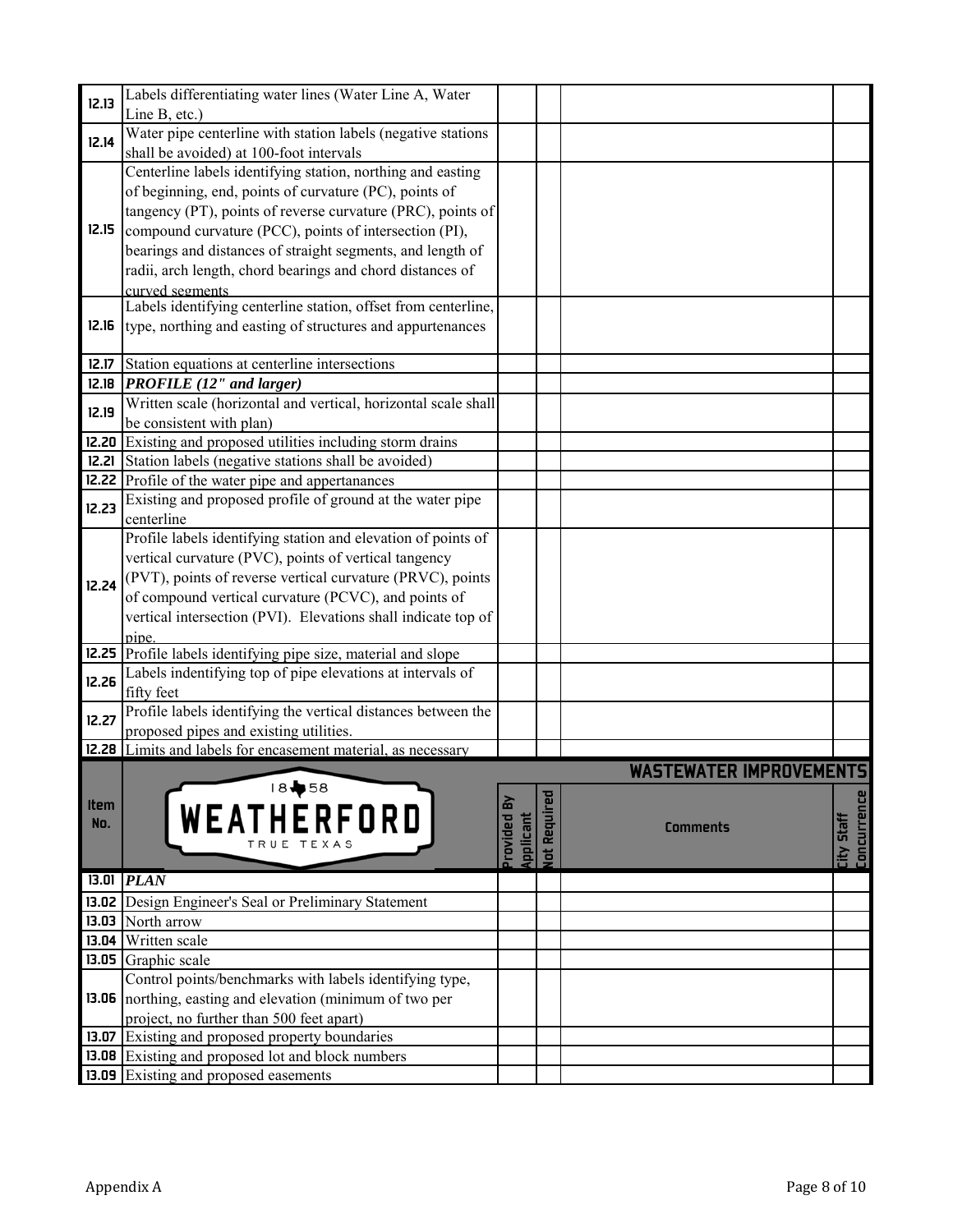|       | Location of existing improvements: Curb and gutter,                                                     |  |  |
|-------|---------------------------------------------------------------------------------------------------------|--|--|
|       | pavement, sidewalks and driveways, storm sewers, inlets,                                                |  |  |
| 13.10 | manholes, culverts, streetlight and traffic equipment,                                                  |  |  |
|       | fences, utility lines and structures, water meters, power                                               |  |  |
|       | poles and guy wires, etc.                                                                               |  |  |
|       | Location of proposed improvements: Curb and gutter,                                                     |  |  |
|       | pavement, sidewalks and driveways, storm sewers, inlets,                                                |  |  |
| 13.11 | manholes, culverts, streetlight and traffic equipment,                                                  |  |  |
|       | fences, utility lines and structures, water meters, power                                               |  |  |
|       | poles and guy wires, etc.                                                                               |  |  |
| 13.12 | Labels identifying street names                                                                         |  |  |
| 13.13 | Labels differentiating wastewater lines (Wastewater Line                                                |  |  |
|       | A, Wastewater Line B, etc.)                                                                             |  |  |
| 13.14 | Wastewater centerline with station labels (negative stations                                            |  |  |
|       | shall be avoided) at 100-foot intervals                                                                 |  |  |
|       | Centerline labels identifying station, northing and easting                                             |  |  |
|       | of beginning, end, points of curvature (PC), points of                                                  |  |  |
|       | tangency (PT), points of reverse curvature (PRC), points of                                             |  |  |
| 13.15 | compound curvature (PCC), points of intersection (PI),                                                  |  |  |
|       | bearings and distances of straight segments, and length of                                              |  |  |
|       | radii, arch length, chord bearings and chord distances of                                               |  |  |
|       | curved segments                                                                                         |  |  |
|       | Labels identifying centerline station, offset from centerline,                                          |  |  |
| 13.16 | type, northing and easting of structures and appurtenances                                              |  |  |
|       |                                                                                                         |  |  |
| 13.17 | Station equations at centerline intersections                                                           |  |  |
| 13.18 | Pressure system design (if necessary)                                                                   |  |  |
|       |                                                                                                         |  |  |
| 13.19 | Lift station design (if necessary)                                                                      |  |  |
|       | 13.20 <i>PROFILE</i>                                                                                    |  |  |
|       | Written scale (horizontal and vertical, horizontal scale shall                                          |  |  |
| 13.21 | be consistent with plan)                                                                                |  |  |
|       | 13.22 Existing and proposed utilities including storm drains                                            |  |  |
|       | 13.23 Station labels (negative stations shall be avoided)                                               |  |  |
|       | 13.24 Profile of the wastewater pipe and structures                                                     |  |  |
|       | Profiles of existing and proposed ground at the wastewater                                              |  |  |
| 13.25 | pipe centerline                                                                                         |  |  |
|       | Profile labels identifying station and elevation of points of                                           |  |  |
|       | vertical curvature (PVC), points of vertical tangency                                                   |  |  |
|       | (PVT), points of reverse vertical curvature (PRVC), points                                              |  |  |
| 13.26 | of compound vertical curvature (PCVC), and points of                                                    |  |  |
|       | vertical intersection (PVI). Elevations shall indicate flow                                             |  |  |
|       | line of pipe                                                                                            |  |  |
| 13.27 | Profile labels identifying pipe size and material                                                       |  |  |
| 13.28 | Profile labels identifying design flow (cfs), velocity (f/s),                                           |  |  |
|       | and flow capacity (cfs)                                                                                 |  |  |
| 13.29 | Labels indentifying flow line elevations at intervals of fifty                                          |  |  |
|       | feet                                                                                                    |  |  |
| 13.30 | Profile labels identifying the vertical distances between the                                           |  |  |
|       | proposed pipes and existing utilities.<br>13.31 Limits and labels for encasement material, as necessary |  |  |